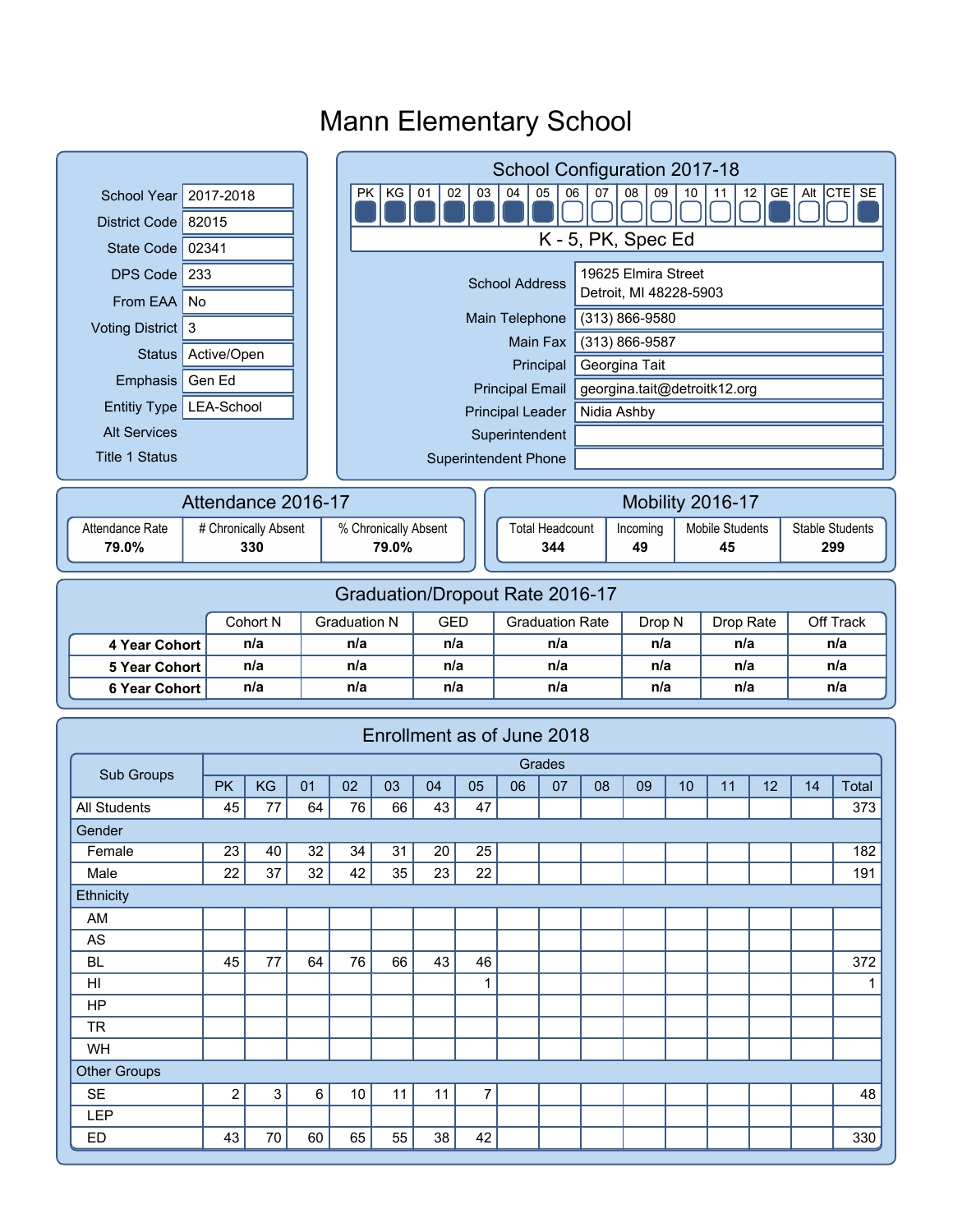## Mann Elementary School

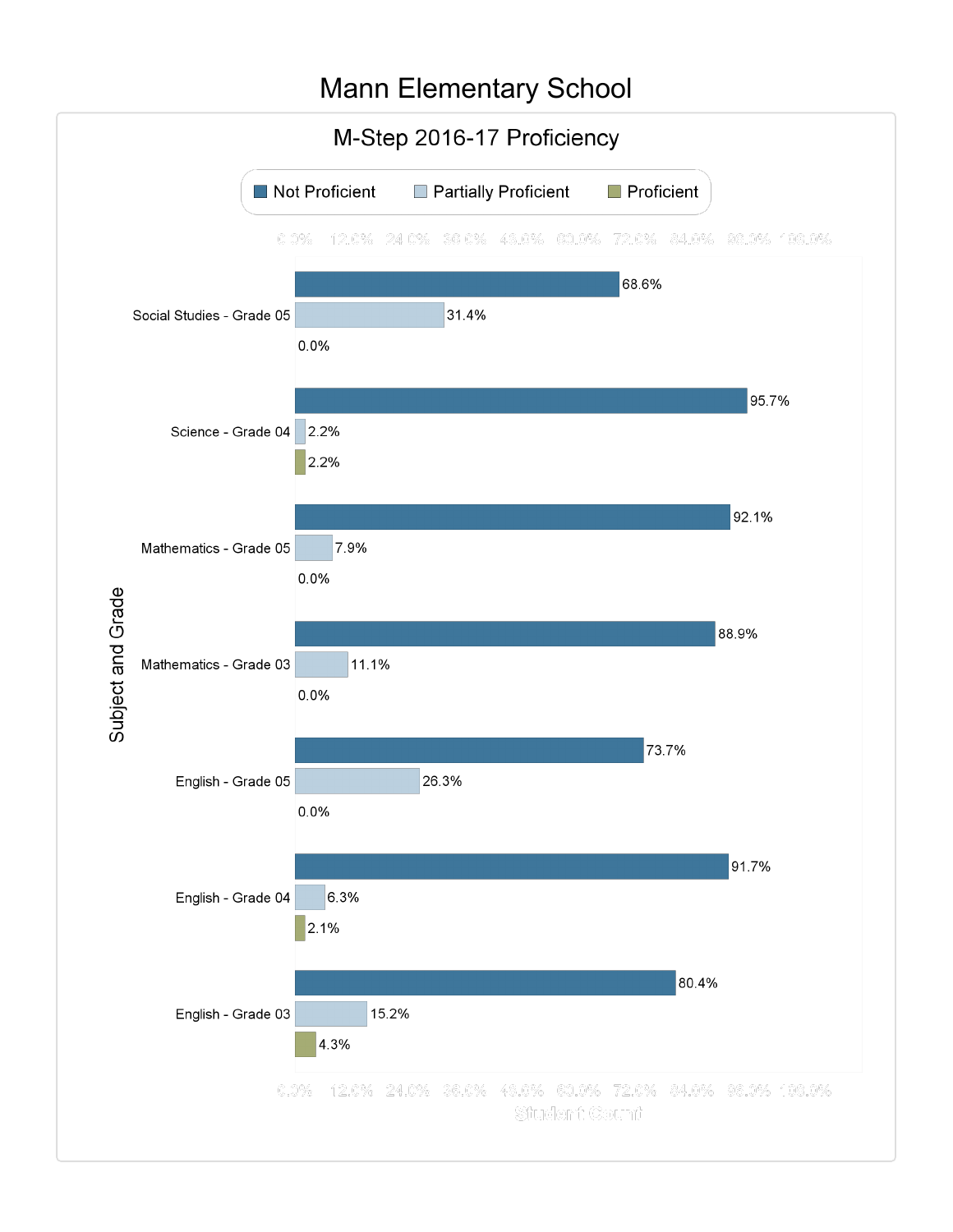# Mann Elementary School

NWEA MAP Spring 2017 - Average RIT Score

National Norm